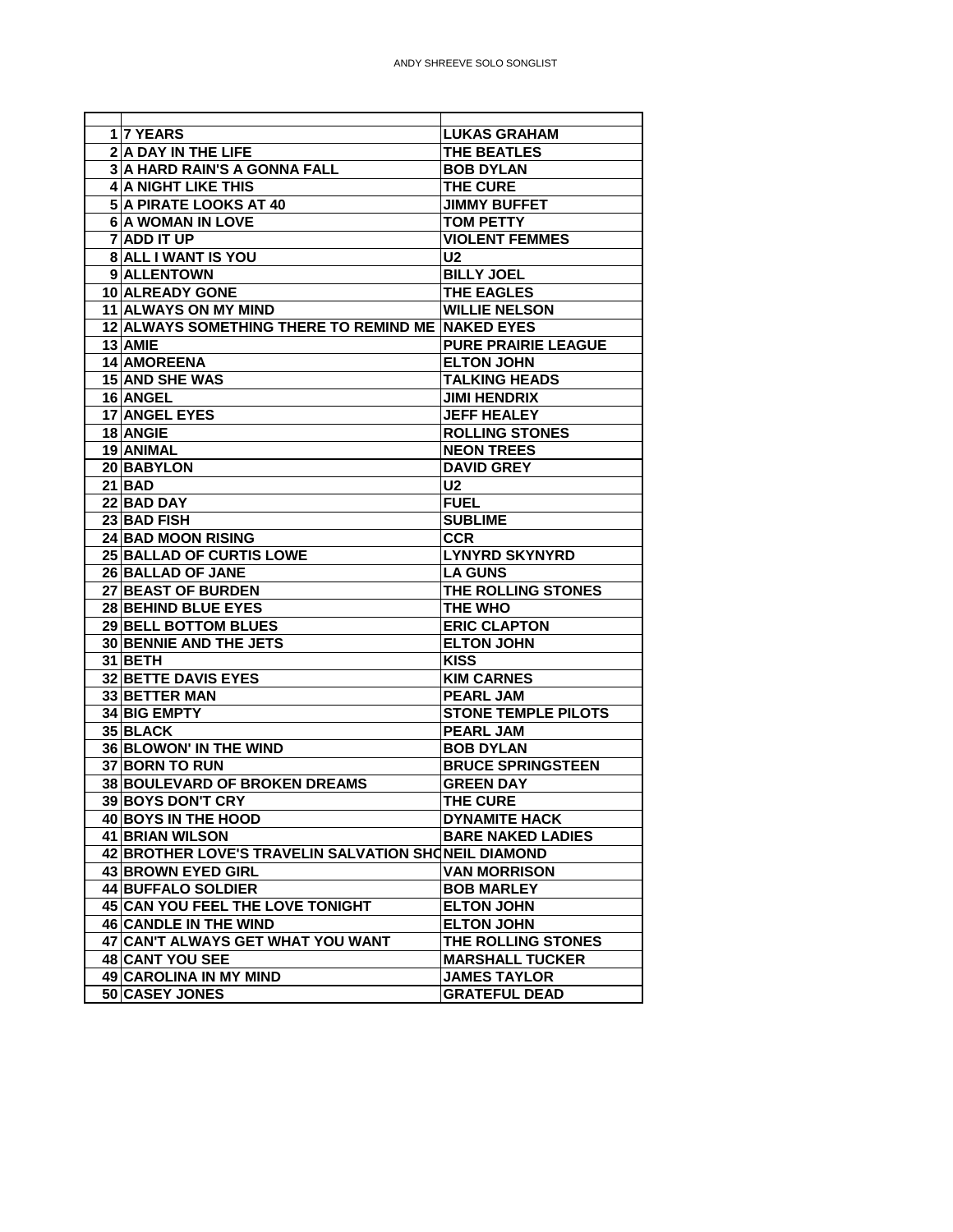| <b>51 CATS IN THE CRADLE</b>         | <b>HARRY CHAPIN</b>          |
|--------------------------------------|------------------------------|
| 52 CHANGES                           | <b>DAVID BOWIE</b>           |
| 53 CHANGES IN LATTITUDES             | <b>JIMMY BUFFET</b>          |
| 54 CLOSE TO ME                       | THE CURE                     |
| 55 COCAINE                           | <b>ERIC CLAPTON</b>          |
| 56 COLDER WEATHER                    | <b>ZAC BROWN</b>             |
| 57 COME MONDAY                       | <b>JIMMY BUFFET</b>          |
| 58 COMFORTABLY NUMB                  | <b>PINK FLOYD</b>            |
| 59 COUNTRY ROAD                      | <b>JAMES TAYLOR</b>          |
| 60 COVER OF A ROLLING STONE          | DR. HOOK                     |
| 61 COWARD OF THE COUNTY              | <b>KENNY ROGERS</b>          |
| 62 CRACKLIN ROSIE                    | <b>NEIL DIAMOND</b>          |
| 63 DANCIN IN THE DARK                | <b>BRUCE SPRINGSTEEN</b>     |
| 64 DANIEL                            | <b>ELTON JOHN</b>            |
| 65 DANNY'S SONG                      | <b>LOGGINS &amp; MESSINA</b> |
| 66 DARLING NIKKI                     | <b>PRINCE</b>                |
| 67 DAYDREAM BELIEVER                 | <b>THE MONKEES</b>           |
| 68 DEAD FLOWERS                      | THE ROLLING STONES           |
| 69 DEAD OR ALIVE                     | <b>BON JOVI</b>              |
| 70 DESPERADO                         | <b>THE EAGLES</b>            |
| 71 DO YOU REALLY WANT TO HURT ME?    | <b>CULTURE CLUB</b>          |
| 72 DON'T CLOSE YOUR EYES             | <b>Keith Whitley</b>         |
| 73 DON'T COME AROUND HERE NO MORE    | <b>TOM PETTY</b>             |
| 74 DON'T CRY                         | <b>GUNS N ROSES</b>          |
| 75 DON'T DREAM IT'S OVER             | <b>CROWDED HOUSE</b>         |
| 76 DON'T GO AWAY MAD                 | <b>MOTLEY CRUE</b>           |
| 77 DON'T LET THE SUN GO DOWN ON ME   | <b>ELTON JOHN</b>            |
| 78 DON'T YOU FORGET ABOUT ME         | <b>SIMPLE MINDS</b>          |
| 79 DOWN UNDER                        | <b>MEN AT WORK</b>           |
| 80 DRIFT AWAY                        | <b>DOBIE GRAY</b>            |
| 81 DRIVE                             | <b>THE CARS</b>              |
| 82 DROPS OF JUPITER                  | <b>TRAIN</b>                 |
| 83 D'YER MAKER                       | <b>LED ZEPPELIN</b>          |
| 84 EASY                              | <b>LIONEL RICHIE</b>         |
| 85 EDIE                              | THE CULT                     |
| <b>86 EVEN THE LOSERS</b>            | <b>TOM PETTY</b>             |
| 87 EVERY LITTLE THING SHE DOES       | THE POLICE                   |
| <b>88 EVERY ROSE HAS ITS THORN</b>   | <b>POISON</b>                |
| 89 EVERYBODY WANTS TO RULE THE WORLD | <b>TEARS FOR FEARS</b>       |
| 90 EVERYTHING I DO                   | <b>BRYAN ADAMS</b>           |
| 91 EX'S AND OH'S                     | <b>ELLE KING</b>             |
| 92 EYES WITHOUT A FACE               | <b>BILLY IDOL</b>            |
| 93 FADE INTO YOU                     | <b>MAZZY STAR</b>            |
| 94 FATHER FIGURE                     | <b>GEORGE MICHAEL</b>        |
| 95 FIRE AND RAIN                     | <b>JAMES TAYLOR</b>          |
| 96 FOLSOM PRISON BLUES               | <b>JOHNNY CASH</b>           |
| $97$ FREE                            | <b>ZAC BROWN</b>             |
| 98 FREE FALLIN'                      | <b>TOM PETTY</b>             |
| 99 FRIDAY I'M IN LOVE                | THE CURE                     |
| 100 GIN AND JUICE                    | THE GOURDS                   |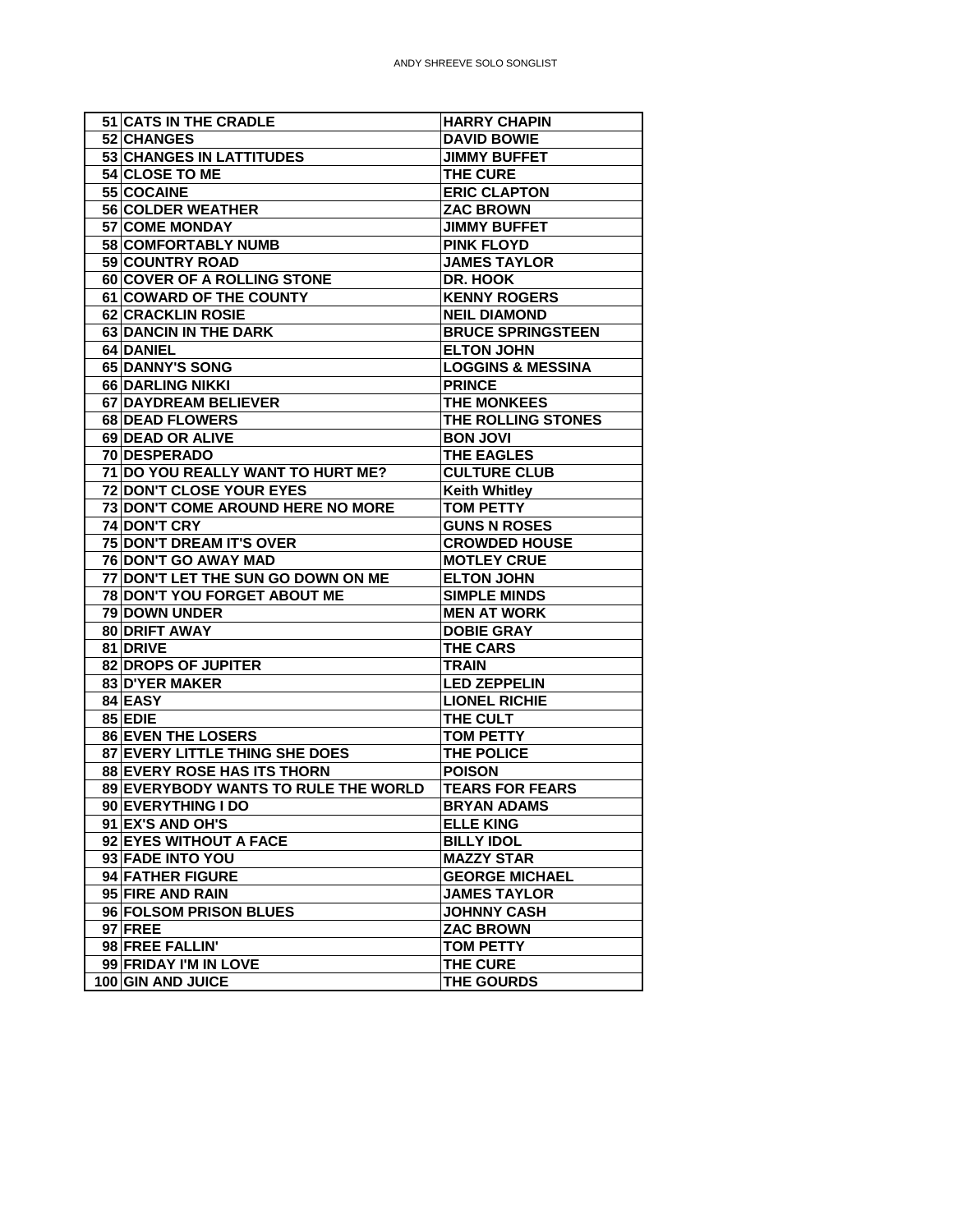| 101 GIRL, YOU'LL BE A WOMAN SOON                       | <b>NEIL DIAMOND</b>               |
|--------------------------------------------------------|-----------------------------------|
| 102 GOING TO CALIFORNIA                                | <b>LED ZEPPELIN</b>               |
| 103 GONE DADDY GONE                                    | <b>VIOLENT FEMMES</b>             |
| 104 GOOD FEELING                                       | <b>VIOLENT FEMMES</b>             |
| <b>105 GOODBYE YELLOW BRICK ROAD</b>                   | <b>ELTON JOHN</b>                 |
| 106 HALLELUJAH                                         | <b>LEONARD COHEN</b>              |
| 107 HARD DAY'S NIGHT                                   | THE BEATLES                       |
| 108 HARVEST MOON                                       | <b>NEIL YOUNG</b>                 |
| 109 HAVE I TOLD YOU LATELY                             | <b>VAN MORRISON</b>               |
| 110 HAVE YOU EVER SEEN THE RAIN?                       | <b>CCR</b>                        |
| 111 HE STOPPED LOVING HER TODAY                        | <b>GEORGE JONES</b>               |
| <b>112 HE WENT TO PARIS</b>                            | <b>JIMMY BUFFET</b>               |
| 113 HEART OF GOLD                                      | <b>NEIL YOUNG</b>                 |
| 114 HEAVEN                                             | <b>BRYAN ADAMS</b>                |
| 115 HELPLESS                                           | <b>NEIL YOUNG</b>                 |
| 116 HERE COMES MY GIRL                                 | <b>TOM PETTY</b>                  |
| 117 HEY HEY WHAT CAN I DO                              | <b>LED ZEPPELIN</b>               |
| 118 HEY JEALOUSY                                       | <b>GIN BLOSSOMS</b>               |
| 119 HEY JUDE                                           | <b>THE BEATLES</b>                |
| 120 HEY THERE DELILAH                                  | <b>PLAIN WHITE TEES</b>           |
| 121 HOME SWEET HOME                                    | <b>MOTLEY CRUE</b>                |
| 122 HOW SOON IS NOW                                    | <b>THE SMITHS</b>                 |
| 123 HOW TO SAVE A LIFE                                 | <b>THE FRAY</b>                   |
| <b>124 HUNGRY HEART</b>                                | <b>BRUCE SPRINGSTEEN</b>          |
| <b>125 HUNGRY LIKE THE WOLF</b>                        | <b>DURAN DURAN</b>                |
| 126 I GUESS THAT'S WHY THEY CALL IT THE BLUIELTON JOHN |                                   |
| 127 I KNOW IT'S OVER                                   | <b>THE SMITHS</b>                 |
| 128 I NEED TO KNOW                                     | <b>TOM PETTY</b>                  |
| <b>129 I RAN</b>                                       | <b>FLOCK OF SEAGULLS</b>          |
| <b>130 I SHOT THE SHERIFF</b>                          | <b>BOB MARLEY</b>                 |
| 131   WANNA HOLD YOUR HAND                             | THE BEATLES                       |
| <b>132 I WON'T BACK DOWN</b>                           | <b>TOM PETTY</b>                  |
| 133 I WOULD FOR YOU                                    | <b>JANE'S ADDICTION</b>           |
| 134 IF YOU LEAVE                                       | <b>OMD</b>                        |
| 135 I'M A BELIEVER                                     | <b>THE MONKEES</b>                |
| 136 IMAGINE                                            | <b>JOHN LENNON</b>                |
| 137 IN BETWEEN DAYS                                    | THE CURE                          |
| 138 IN GOD'S COUNTRY                                   | U <sub>2</sub>                    |
| 139 IN THE AIR TONIGHT                                 | PHIL COLLINS                      |
| 140 IN YOUR EYES                                       | <b>PETER GABRIEL</b>              |
| <b>141 INTO THE MYSTIC</b>                             | <b>VAN MORRISON</b>               |
| 142 IT AIN'T OVER TILL IT'S OVER                       | <b>LENNY KRAVITZ</b>              |
| 143 JACK & DIANE                                       | <b>JOHN COUGAR</b>                |
| 144 JAMMIN                                             | <b>BOB MARLEY</b>                 |
| 145 JANE SAYS                                          | <b>JANE'S ADDICTION</b>           |
| <b>146 JUMPIN' JACK FLASH</b>                          | THE ROLLING STONES                |
| <b>147 JUST LIKE HEAVEN</b>                            |                                   |
|                                                        |                                   |
|                                                        | <b>THE CURE</b>                   |
| <b>148 JUST THE WAY YOU ARE</b>                        | <b>BILLY JOEL</b>                 |
| <b>149 KARMA CHAMELEON</b><br>150 KING OF PAIN         | <b>CULTURE CLUB</b><br>THE POLICE |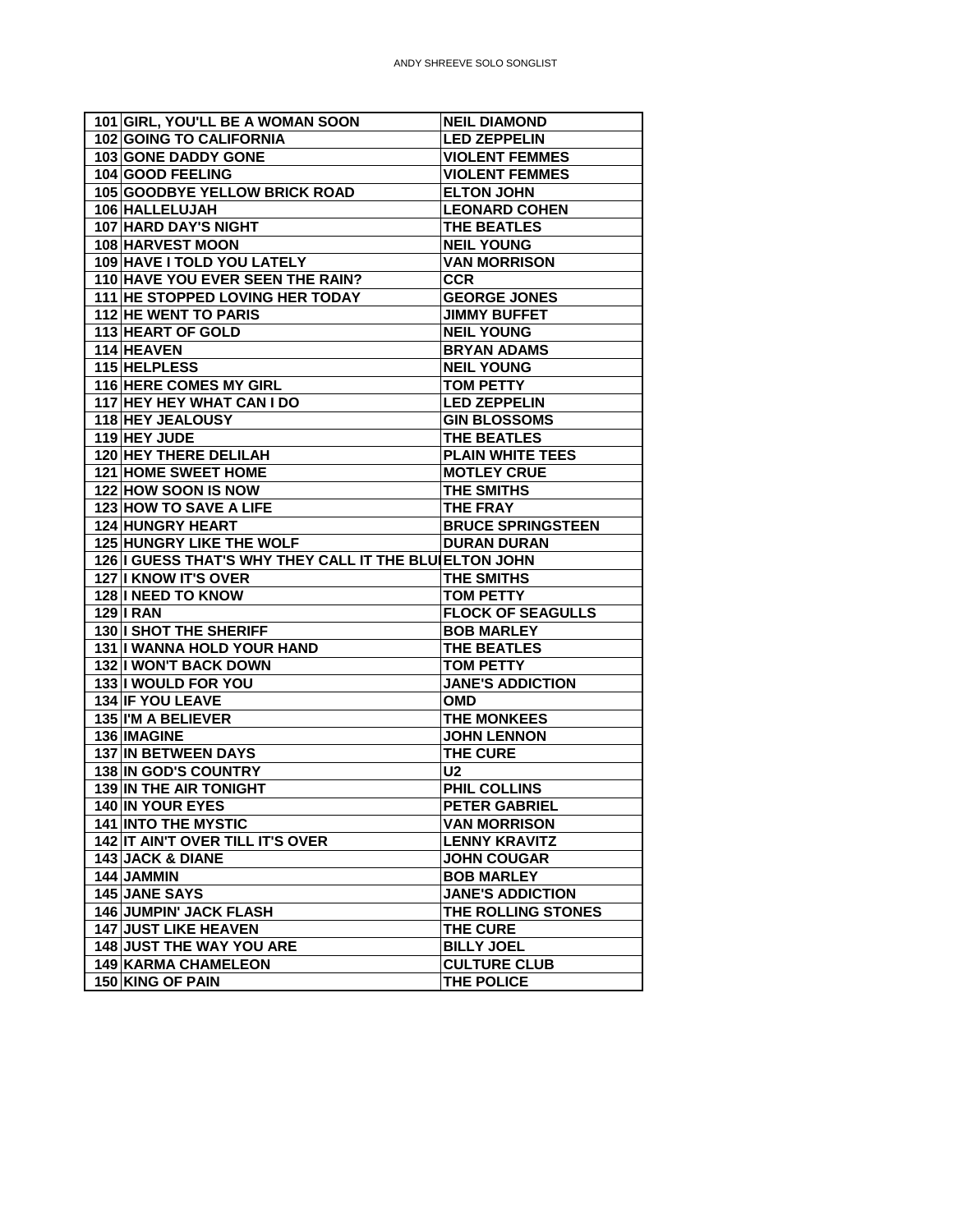| 151 KISS OFF                        | THE VIOLENT FEMMES       |
|-------------------------------------|--------------------------|
| 152 KNOCKIN' ON HEAVEN'S DOOR       | <b>BOB DYLAN</b>         |
| <b>153 LEARNING TO FLY</b>          | <b>TOM PETTY</b>         |
| 154 LET IT BE                       | <b>THE BEATLES</b>       |
| 155 LET'S GET IT ON                 | <b>MARVIN GAYE</b>       |
| <b>156 LET'S STAY TOGETHER</b>      | <b>AL GREEN</b>          |
| 157 LEVON                           | <b>ELTON JOHN</b>        |
| <b>158 LIGHT MY FIRE</b>            | <b>THE DOORS</b>         |
| <b>159 LIKE A HURRICANE</b>         | <b>NEIL YOUNG</b>        |
| <b>160 LIKE A ROLLING STONE</b>     | <b>BOB DYLAN</b>         |
| <b>161 LISTEN TO HER HEART</b>      | <b>TOM PETTY</b>         |
| <b>162 LITTLE RED CORVETTE</b>      | <b>PRINCE</b>            |
| 163 LITTLE WING                     | <b>JIMI HENDRIX</b>      |
| $164$ LODI                          | <b>CCR</b>               |
| $165$ LOLA                          | THE KINKS                |
| <b>166 LONG HAIRED COUNTRY BOY</b>  | <b>HANK WILLIAMS SR</b>  |
| 167 LOOK OUT FOR MY LOVE            | <b>NEIL YOUNG</b>        |
| <b>168 LOOKING OUT MY BACK DOOR</b> | <b>CCR</b>               |
| <b>169 LOVE HER MADLY</b>           | <b>THE DOORS</b>         |
| 170 LOVE RESCUE ME                  | U <sub>2</sub>           |
| 171 LOVE SONG                       | THE CURE                 |
| 172 LYIN' EYES                      | <b>THE EAGLES</b>        |
| 173 MAD WORLD                       | <b>TEARS FOR FEARS</b>   |
| 174 MAGGIE MAY                      | <b>ROD STEWART</b>       |
| <b>175 MAN OF CONSTANT SORROW</b>   | <b>SOGGY BOTTOM BOYS</b> |
| 176 MARGARITAVILLE                  | <b>JIMMY BUFFET</b>      |
| <b>177 MARY JANE'S LAST DANCE</b>   | <b>TOM PETTY</b>         |
| 178 MELISSA                         | <b>ALLMAN BROTHERS</b>   |
| 179 MELT WITH YOU                   | <b>MODERN ENGLISH</b>    |
| 180 MIDNIGHT RIDER                  | <b>ALLMAN BROTHERS</b>   |
| 181 MISSING YOU                     | <b>JOHN WAITE</b>        |
| 182 MY LIFE                         | <b>BILLY JOEL</b>        |
| 183 MY MY HEY HEY                   | <b>NEIL YOUNG</b>        |
| 184 MYSTIFY                         | <b>INXS</b>              |
| <b>185 NEEDLE AND THE DAMAGE</b>    | <b>NEIL YOUNG</b>        |
| <b>186 NEVER BEEN TO SPAIN</b>      | <b>THREE DOG NIGHT</b>   |
| <b>187 NEVER TEAR US APART</b>      | <b>INXS</b>              |
| <b>188 NEW YORK STATE OF MIND</b>   | <b>BILLY JOEL</b>        |
| 189 NO ONE IS TO BLAME              | <b>HOWARD JONES</b>      |
| 190 NO WOMAN NO CRY                 | <b>BOB MARLEY</b>        |
| 191 NOVERMBER RAIN                  | <b>GUNS N ROSES</b>      |
| <b>192 OLD APARTMENT</b>            | <b>BARE NAKED LADIES</b> |
| 193 OLD MAN                         | <b>NEIL YOUNG</b>        |
| 194 ONE                             | <b>U2</b>                |
| 195 OPERATOR                        | <b>JIM CROCE</b>         |
| 196 OPHELIA                         | <b>THE LUMINEERS</b>     |
| 197 OVERKILL                        | <b>MEN AT WORK</b>       |
| 198 PATIENCE                        | <b>GUNS N ROSES</b>      |
| <b>199 PEACEFUL EASY FEELING</b>    | <b>THE EAGLES</b>        |
|                                     |                          |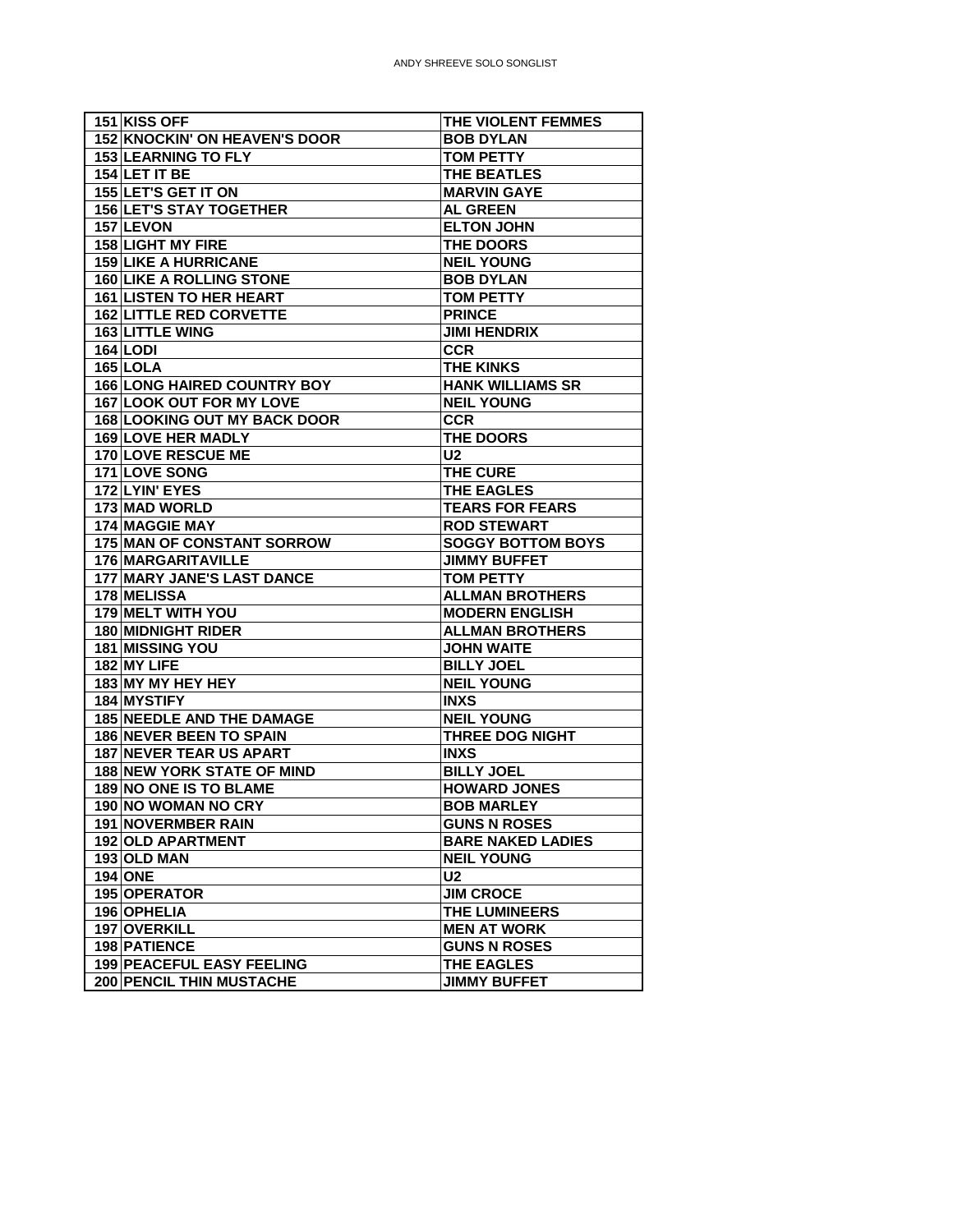| 201 PENNY LOVER                               | <b>LIONEL RICHIE</b>            |
|-----------------------------------------------|---------------------------------|
| 202 PEOPLE ARE PEOPLE                         | <b>DEPECHE MODE</b>             |
| 203 PEOPLE ARE STRANGE                        | <b>THE DOORS</b>                |
| 204 PICTURES OF YOU                           | THE CURE                        |
| 205 PINK HOUSES                               | <b>JOHN COUGAR</b>              |
| 206 PLEASE DON'T GO                           | <b>VIOLENT FEMMES</b>           |
| 207 PLEASE FORGIVE ME                         | <b>DAVID GREY</b>               |
| 208 POCAHONTAS                                | <b>NEIL YOUNG</b>               |
| 209 PSYCHO KILLER                             | <b>TALKING HEADS</b>            |
| 210 PURPLE RAIN                               | <b>PRINCE</b>                   |
| 211 RAMBLE ON                                 | <b>LED ZEPPELIN</b>             |
| 212 RASBERRY BERET                            | <b>PRINCE</b>                   |
| 213 READY FOR LOVE                            | <b>BAD COMPANY</b>              |
| 214 REDEMPTION SONG                           | <b>BOB MARLEY</b>               |
| 215 REFUGEE                                   | <b>TOM PETTY</b>                |
| 216 RICH GIRL                                 | <b>HALL &amp; OATES</b>         |
| 217 RIO                                       | <b>DURAN DURAN</b>              |
| 218 ROCKET MAN                                | <b>ELTON JOHN</b>               |
| 219 RUBY TUESDAY                              | <b>ROLLING STONES</b>           |
| 220 RUNAWAY TRAIN                             | <b>SOUL ASYLUM</b>              |
| 221 RUNNING TO STAND STILL                    | U <sub>2</sub>                  |
| 222 SAFETY DANCE                              | <b>MEN WITHOUT HATS</b>         |
| 223 SAIL ON                                   | <b>LIONEL RICHIE</b>            |
| 224 SANTARIA                                  | <b>SUBLIME</b>                  |
| 225 SARA SMILE                                | <b>HALL &amp; OATES</b>         |
| <b>226 SATURDAY NIGHT'S ALRIGHT</b>           | <b>ELTON JOHN</b>               |
|                                               |                                 |
| 227 SAVE A PRAYER<br>228 SEA OF LOVE          | <b>DURAN DURAN</b>              |
|                                               | THE HONEYDRIPPERS               |
| 229 SEND HER MY LOVE                          | <b>JOURNEY</b>                  |
| 230 SHE TALKS TO ANGELS                       | THE BLACK CROWES                |
| 231 SHE'S GOT A WAY                           | <b>BILLY JOEL</b>               |
| 232 SHIP OF FOOLS                             | <b>ROBERT PLANT</b>             |
| 233 SHOOTING STAR                             | <b>BAD COMPANY</b>              |
| 234 SISTER CHRISTIAN                          | <b>NIGHT RANGER</b>             |
| 235 SISTER GOLDEN HAIR                        | <b>AMERICA</b>                  |
| 236 SITTING ON THE DOCK OF THE BAY            | <b>OTIS REDDING</b>             |
| 237 SON OF A SAILOR                           | <b>JIMMY BUFFET</b>             |
| 238 SOUTHERN CROSS                            | <b>CROSBY, STILL &amp; NASH</b> |
| 239 SPACE ODDITY                              | <b>DAVID BOWIE</b>              |
| 240 STAY WITH ME                              | <b>SAM SMITH</b>                |
| 241 STILL HAVEN'T FOUND WHAT I'M LOOKING FOU2 |                                 |
| 242 STOLEN DANCE                              | <b>MILKY CHANCE</b>             |
| 243 STUCK IN THE MIDDLE                       | <b>STEELER'S WHEEL</b>          |
| 244 STUCK ON YOU                              | <b>LIONEL RICHIE</b>            |
| 245 SUMMERTIME ROLLS                          | <b>JANE'S ADDICTION</b>         |
| 246 SURRENDER                                 | <b>CHEAP TRICK</b>              |
| 247 SWEET CAROLINE                            | <b>NEIL DIAMOND</b>             |
| <b>248 SYMPATHY FOR THE DEVIL</b>             | <b>ROLLING STONES</b>           |
| 249 TAINTED LOVE                              | <b>SOFT CELL</b>                |
| 250 TAKE IT EASY                              | THE EAGLES                      |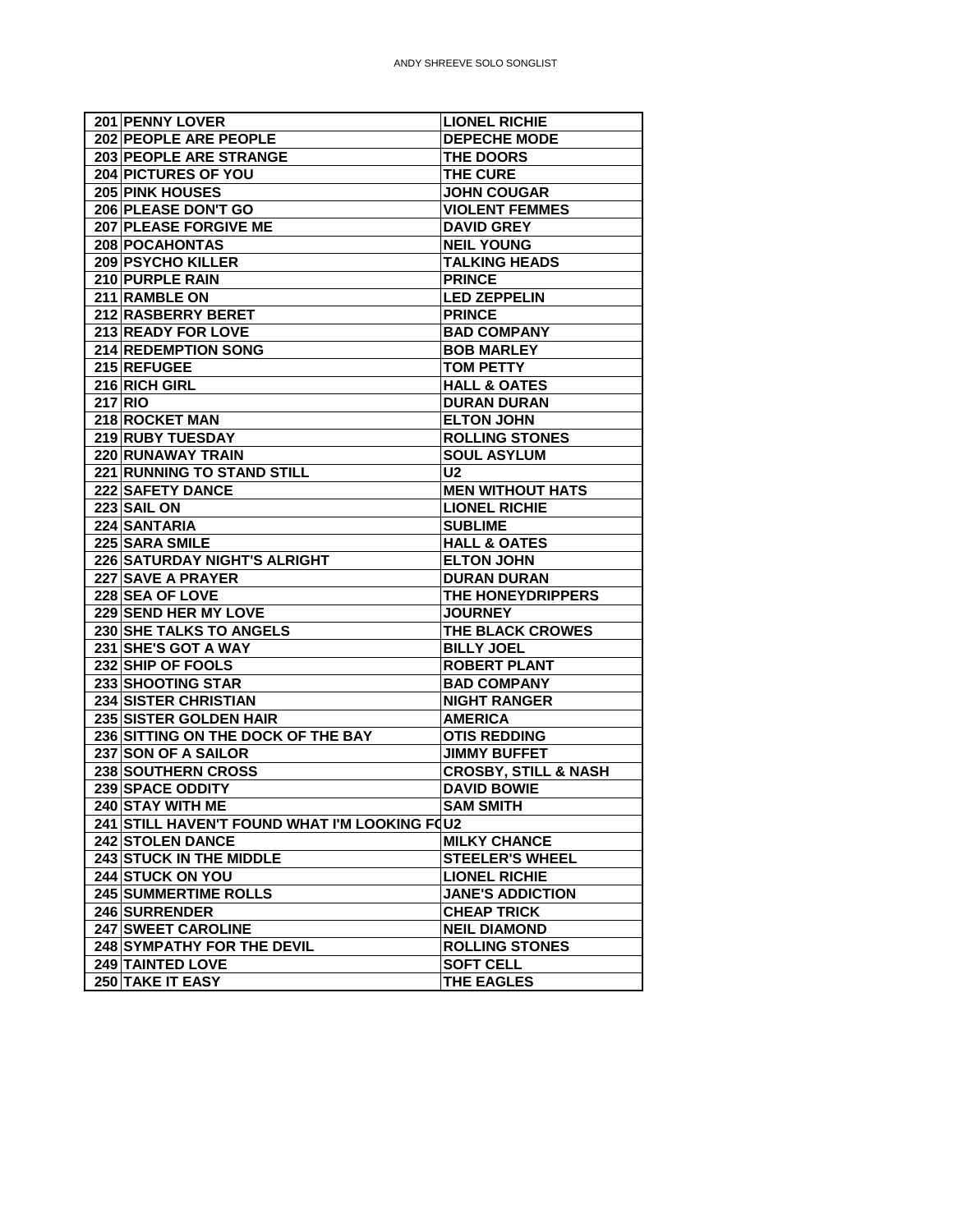| <b>251 TAKE IT TO THE LIMIT</b>      | <b>THE EAGLES</b>            |
|--------------------------------------|------------------------------|
| <b>252 TEQUILA SUNRISE</b>           | <b>THE EAGLES</b>            |
| 253 THANK YOU                        | <b>LED ZEPPELIN</b>          |
| <b>254 THE BEAUTIFUL ONES</b>        | <b>PRINCE</b>                |
| <b>255 THE DANCE</b>                 | <b>GARTH BROOKS</b>          |
| <b>256 THE QUEEN IS DEAD</b>         | <b>THE SMITHS</b>            |
| 257 THE RIDE                         | <b>DAVID ALLEN COE</b>       |
| 258 THE RIDE                         | <b>DAVID ALLEN COE</b>       |
| 259 THE WAITING                      | <b>TOM PETTY</b>             |
| 260 THE WAY                          | <b>FASTBALL</b>              |
| 261 THE WEIGHT                       | <b>THE BAND</b>              |
| 262 THERE IS A LIGHT                 | <b>THE SMITHS</b>            |
| <b>263 THINKING OUT LOUD</b>         | <b>ED SHEERAN</b>            |
| 264 THREE TIMES A LADY               | <b>THE COMMODORES</b>        |
| <b>265 TIME AFTER TIME</b>           | <b>CYNDI LAUPER</b>          |
| <b>266 TINY DANCER</b>               | <b>ELTON JOHN</b>            |
| 267 TO MAKE YOU FEEL MY LOVE         | <b>GARTH BROOKS</b>          |
| 268 TOUCH ME                         | <b>THE DOORS</b>             |
| 269 TRAIN IN VAIN                    | <b>THE CLASH</b>             |
| <b>270 TRIP THROUGH YOUR WIRES</b>   | U <sub>2</sub>               |
| <b>271 TUESDAY'S GONE</b>            | <b>LYNYRD SKYNYRD</b>        |
| 272 TUPELO HONEY                     | <b>VAN MORRISON</b>          |
| 273 TURN THE PAGE                    | <b>BOB SEAGER</b>            |
| 274 TWO OUT OF THREE AIN'T BAD       | <b>MEATLOAF</b>              |
| 275 UNDER THE MILKY WAY              | THE CHURCH                   |
| 276 UNER THE BRIDGE                  | <b>RED HOT CHILI PEPPERS</b> |
| 277 UNFORGETTABLE FIRE               | U <sub>2</sub>               |
| <b>278 USE ME</b>                    | <b>BILL WITHERS</b>          |
| 279 USED TO LOVE HER                 | <b>GUNS N ROSES</b>          |
| <b>280 VENTURA HIGHWAY</b>           | <b>AMERICA</b>               |
| 281 VOICES CARRY                     | <b>TIL TUESDAY</b>           |
| 282 WAITING FOR THE SUN              | <b>THE DOORS</b>             |
| 283 WAITING ON A FRIEND              | <b>ROLLING STONES</b>        |
| 284 WHAT IS AND WHAT SHOULD NEVER BE | <b>LED ZEPPELIN</b>          |
| 285 WHAT IT'S LIKE                   | <b>EVERLAST</b>              |
| 286 WHAT'S GOING ON                  | <b>MARVIN GAYE</b>           |
| 287 WHEN THE DOVES CRY               | <b>PRINCE</b>                |
| 288 WHERE THE STREETS HAVE NO NAME   | U2                           |
| 289 WHILE MY GUITAR GENTLY WEEPS     | <b>GEORGE HARRISON</b>       |
| 290 WHO'LL STOP THE RAIN             | <b>CCR</b>                   |
| 291 WHY DON'T WE GET DRUNK           | <b>JIMMY BUFFET</b>          |
| 292 WILD HORSES                      | <b>ROLLING STONES</b>        |
| 293 WILD WORLD                       | <b>CAT STEVENS</b>           |
| 294 WISH YOU WERE HERE               | <b>PINK FLOYD</b>            |
| 295 WITH OR WITHOUT YOU              | U <sub>2</sub>               |
| 296 WONDERFUL TONIGHT                | <b>ERIC CLAPTON</b>          |
| 297 WONDERWALL                       | <b>OASIS</b>                 |
| 298 WRAPPED AROUND YOUR FINGER       | THE POLICE                   |
| 299 YELLOW                           | <b>COLDPLAY</b>              |
| 300 YELLOW LEDBETTER                 | <b>PEARL JAM</b>             |